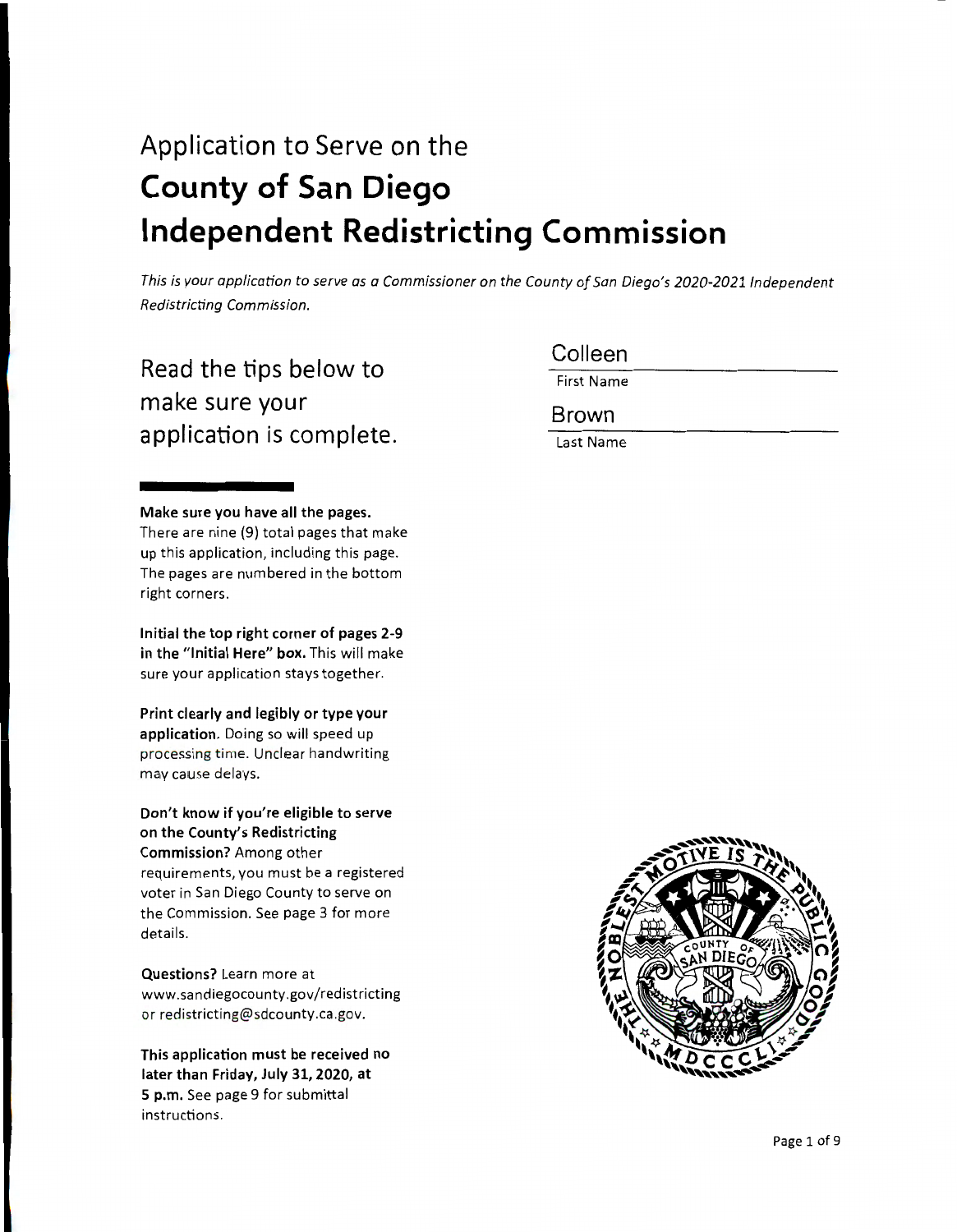

### **Application Timeline**

| July 31, 2020                             | Applications must be received by the San Diego County Clerk of the Board<br>of Supervisors no later than 5 p.m.                                                                                   |
|-------------------------------------------|---------------------------------------------------------------------------------------------------------------------------------------------------------------------------------------------------|
| <b>August 26, 2020</b>                    | From the pool of qualified applicants, the Clerk of the Board of Supervisors<br>will post the names of the 60 most qualified applicants. The names will be<br>posted online for at least 30 days. |
| October 13, 2020                          | The Clerk of the Board of Supervisors will conduct a random drawing of<br>the qualified applicants at the Board of Supervisors meeting to select eight<br>Commissioners.                          |
| October 22 and<br><b>November 5, 2020</b> | The selected eight Commissioners will meet to choose the remaining six<br>Commissioners from the remaining pool of qualified applicants.                                                          |

### **Important Things to Know**

- The questions in this application ensure you are eligible to serve on the Commission.
- Answer the questions to the best of your ability.

# **A. Tell us About Yourself**

| First Name:                | Colleen                                                      | Last Name: |       | <b>Brown</b> |
|----------------------------|--------------------------------------------------------------|------------|-------|--------------|
|                            | Address (where you are registered to vote)                   |            |       |              |
| <b>Street Address:</b>     |                                                              |            |       |              |
| City:                      |                                                              |            |       |              |
| State:                     |                                                              | Zip Code:  |       |              |
|                            | Mailing Address (if different than the address listed above) |            |       |              |
| <b>Street Address:</b>     | same                                                         |            |       |              |
| City:                      |                                                              |            |       |              |
| State:                     |                                                              | Zip Code:  |       |              |
| <b>Contact Information</b> |                                                              |            |       |              |
| Phone 1:                   |                                                              |            | Type: | mobile       |
| Phone 2:                   |                                                              |            | Type: | landline     |
| E-mail:                    |                                                              |            |       |              |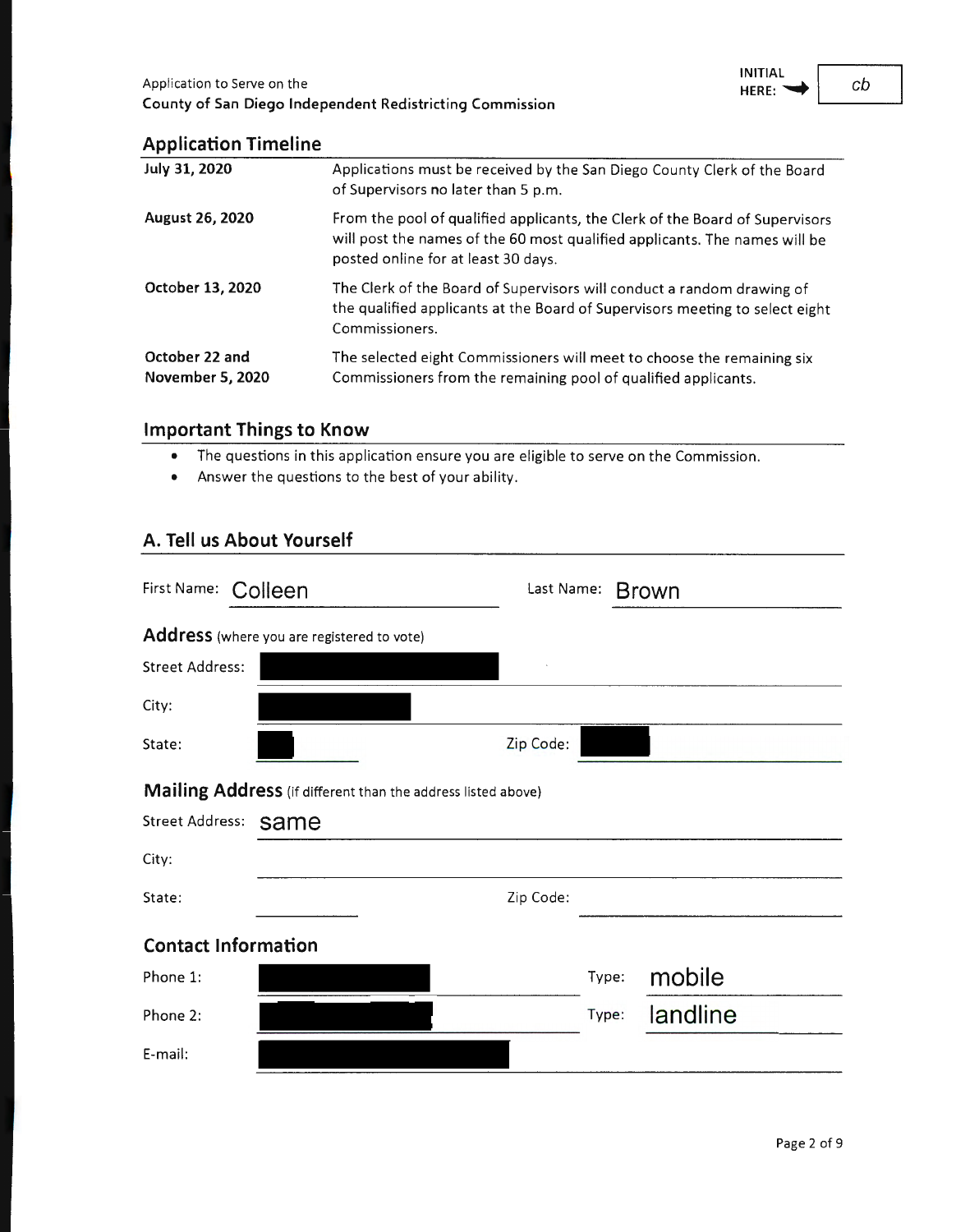### **B. How This Application Will Be Used**

| I understand the contents of this application may be made available to the public.   | $\boxtimes$ Yes, I |
|--------------------------------------------------------------------------------------|--------------------|
|                                                                                      | understand         |
| I understand that while this application is a public document, my personal e-mail    | $\boxtimes$ Yes, I |
| address, street address, and phone number(s) will be kept confidential to the extent | understand         |
| authorized by law.                                                                   |                    |

# **C. Questions to Determine Eligibility**

Government Code section 21550 sets forth certain qualifications to serve on this Commission. Please check the appropriate box for each question. Applicants may be asked to verify and update information at various points in the process.

| 1. | Are you a resident of the County of San Diego?                                                                                                                                                                                                                                                                                 |              | □ No                                                                    |
|----|--------------------------------------------------------------------------------------------------------------------------------------------------------------------------------------------------------------------------------------------------------------------------------------------------------------------------------|--------------|-------------------------------------------------------------------------|
| 2. | Which supervisorial district do you live in?<br>If you're not sure, visit www.sandiegocounty.gov, click on "Find My District" under the<br>Board of Supervisors, and enter your address in the top right of the web page.                                                                                                      |              | $\Box$ 1<br>$\sqsupset$ 2<br>$\sqsupset$ 3<br>$\Box$ 4<br>$\boxtimes$ 5 |
| 3. | Which political party are you currently registered?                                                                                                                                                                                                                                                                            |              |                                                                         |
|    | $\boxtimes$ Republican<br>$\Box$ American Independent<br>$\Box$ Green<br>Democratic                                                                                                                                                                                                                                            |              | $\Box$ Libertarian                                                      |
|    | $\square$ Other: $\_$<br>Peace and Freedom                                                                                                                                                                                                                                                                                     |              |                                                                         |
|    | I am not registered with a political party (non-partisan)                                                                                                                                                                                                                                                                      |              |                                                                         |
| 4. | Have you been continuously registered to vote in the County of San<br>Diego with the same political party preference or with no political party<br>preference and have not changed your political party preference for at<br>least five years?<br>If you're not sure, you can check your voter registration at www.sdvote.com. | $\times$ Yes | No                                                                      |
| 5. | Have you voted in at least one of the last three statewide elections<br>immediately preceding your application to be a member of the<br>Commission?                                                                                                                                                                            | <b>X</b> Yes | ∩ No                                                                    |
|    | Explanatory Notes: If recessary, you may further explain answers to the questions above.                                                                                                                                                                                                                                       |              |                                                                         |
|    |                                                                                                                                                                                                                                                                                                                                |              |                                                                         |

cb

**INITIAL**  HERE:  $\rightarrow$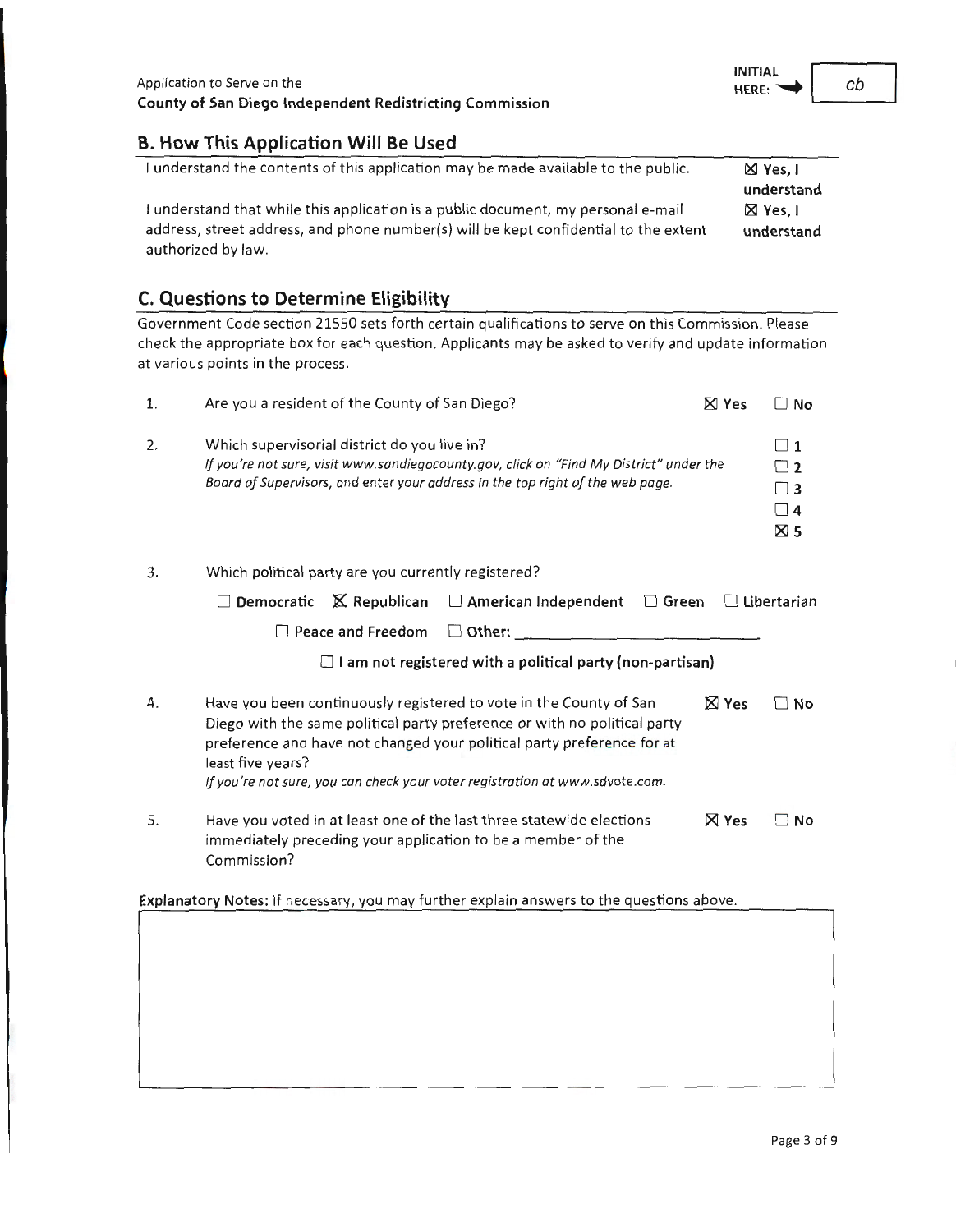| Application to Serve on the                              |  |
|----------------------------------------------------------|--|
| County of San Diego Independent Redistricting Commission |  |

6. Within the 10 years immediately preceding the date of this application to the Commission, have either you, or an immediate family member, done any of the following? For purposes of these questions, immediate family members means a spouse, child, in-law, parent, or sibling. *You are not eligible to serve on the Commission if you answer "Yes" to any of the following :* 

| a. | Been appointed to, elected to, or have been a candidate for office at the<br>local, state, or federal level representing the County of San Diego,<br>including as a member of the Board of Supervisors. | $\Box$ Yes | $\boxtimes$ No |
|----|---------------------------------------------------------------------------------------------------------------------------------------------------------------------------------------------------------|------------|----------------|
| b. | Served as an employee of, or paid consultant for, an elected<br>representative at the local, state, or federal level representing the<br>County of San Diego.                                           | $\Box$ Yes | $\times$ No    |
| c. | Served as an employee of, or paid consultant for, a candidate for office<br>at the local, state, or federal level representing the County of San Diego.                                                 | $\Box$ Yes | $\times$ No    |
| d. | Served as an officer, employee, or paid consultant of a political party or<br>as an appointed member of a political party central committee.                                                            | $\Box$ Yes | $\times$ No    |
| e. | Been a registered federal, state, or local lobbyist                                                                                                                                                     | Yes        | <b>X</b> No    |

**Explanatory Notes:** If necessary, you may further explain answers to the questions above.

**INITIAL**  HERE: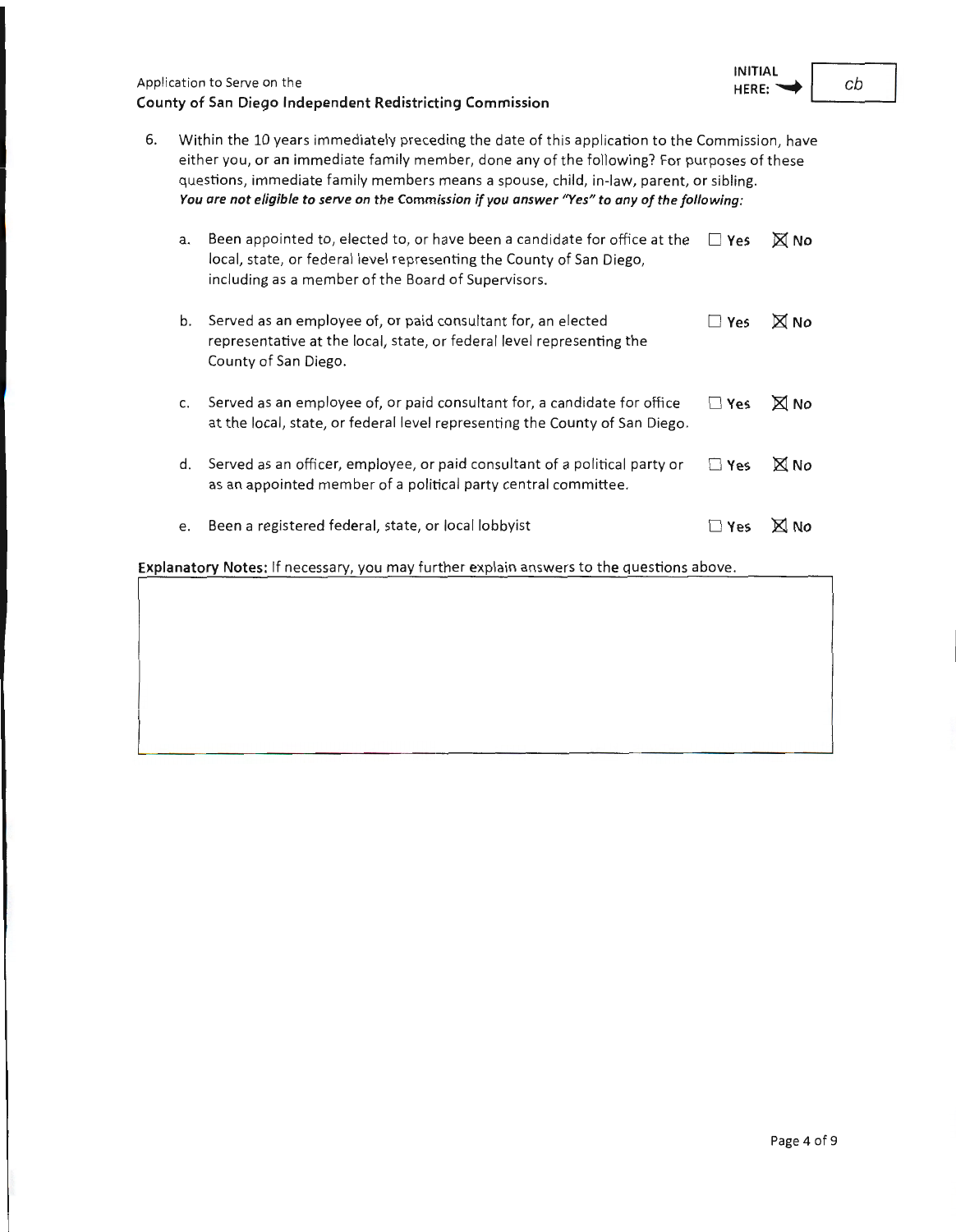

# **D. Experience Qualifications**

State law requires candidates demonstrate experience in areas related to redistricting. Please provide responses to the following questions.

**1. What experience do you possess that demonstrates analytical skills relevant to the redistricting process and voting rights, and demonstrates your ability to comprehend and apply the applicable state and federal legal requirements?** 

"Relevant analytical skills" means the learned abilities that a commissioner may need to successfully complete the work of the commission. Abilities related to performing the following tasks shall be considered relevant analytical skills: gathering and comprehending information that bears upon redistricting; evaluating the validity and significance of the information gathered by the commission in order to make sound decisions about the proper placement of communities in districts; applying the appropriate legal standards, including, but not limited to, the United States Constitution and the Voting Rights Act of, to drawing district boundaries; and working effectively as a member of a group to promote redistricting decisions that are factually and legally defensible and that the commission can agree upon.

All of my skills learned and honed as an auditor involved having an excellent math comprehension, being able to gather and comprehend difficult information, being able to read and understand technical data (State and Federal Laws and decisions), an ability to participate in public hearings (presenting taxpayer advocate seminars) , listen to witness testimony and develop appropriate questions (concurrence or disagreement with audit findings), familiarity with computer skills (Excel, Word, Creating website), and assessing credible information received (distinguish relevant facts from opinion and develop valid support for that opinion).

You are encouraged to limit your response to one page, however if more space is needed, you may attach an additional page.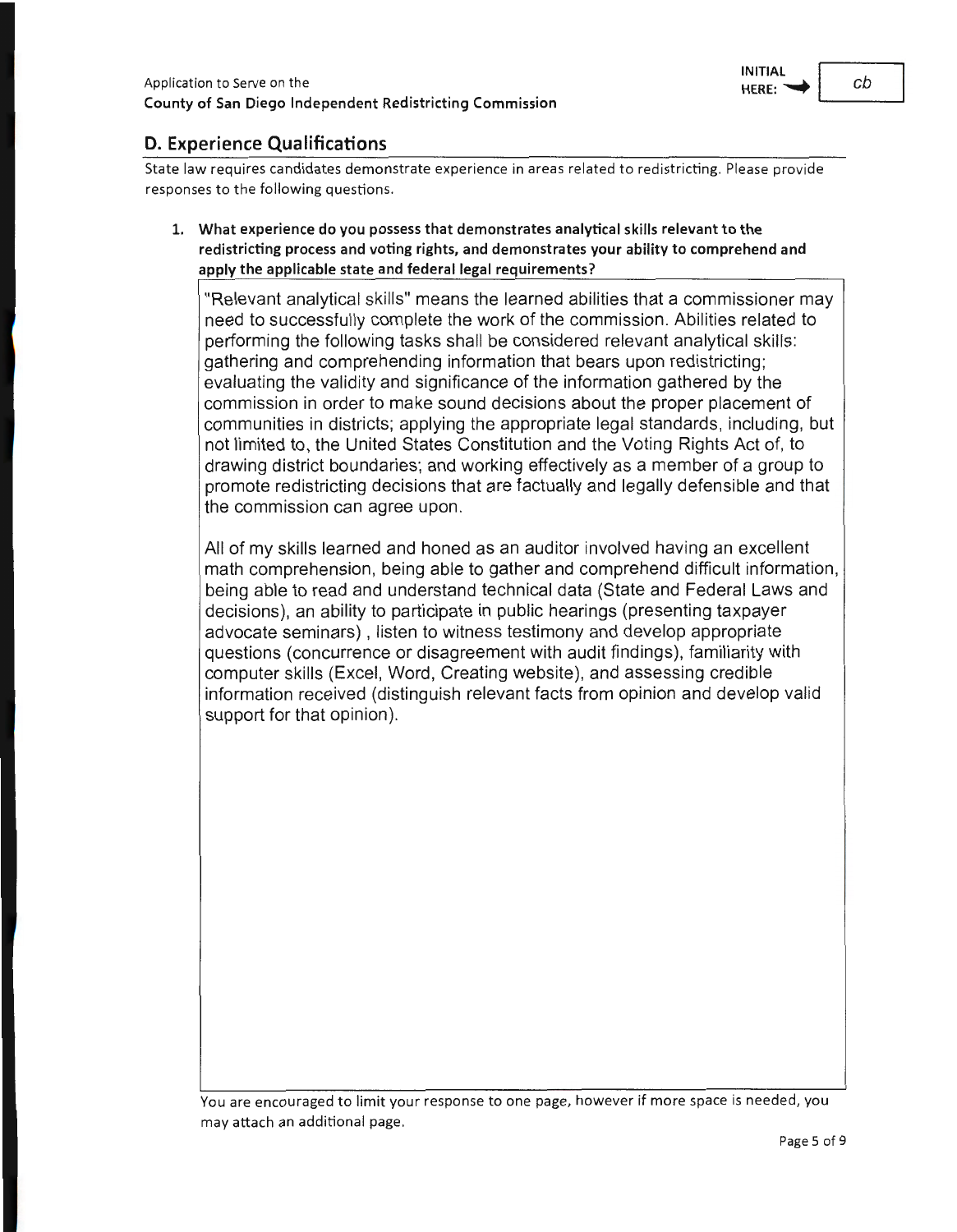# **INITIAL** I

### **2. What experience do you possess that demonstrates an ability to be impartial?**

Ability to be "impartial" means that although of one's strong views, and participation in social or political causes, one can still maintain a capacity and willingness, while serving as a member of the commission.

I am able to set aside my personal views and other considerations in order to evaluate information with an open mind and make decisions that are fair to everyone affected, including, but not limited to, the establishment of legislative and State Board of Equalization districts that are in compliance with the United States Constitution and the Voting Rights Act of 1965.

My lifelong occupation as an auditor is one where all of my decisions were unbiased and based upon facts. Academically I served in many school government positions. My lifelong volunteering activities include assisting in the local schools, leadership and accounting roles in the Scouts, church and nonprofit organizations (Dinosaur museum) and serving as a member of the Women's Advisory Committee for the CA Dept of Tax and Fee Administration.

All of my volunteering activities exposed me to wide varieties of life's content and experiences. In all cases, I displayed my ability to set aside any personal interests, political opinions, and group allegiances to achieve a broad objective. I have no personal, family, financial relationships, commitments, or aspirations that a reasonable person would consider likely to improperly influence someone making a redistricting decision.

You are encouraged to limit your response to one page, however if more space is needed, you may attach an additional page.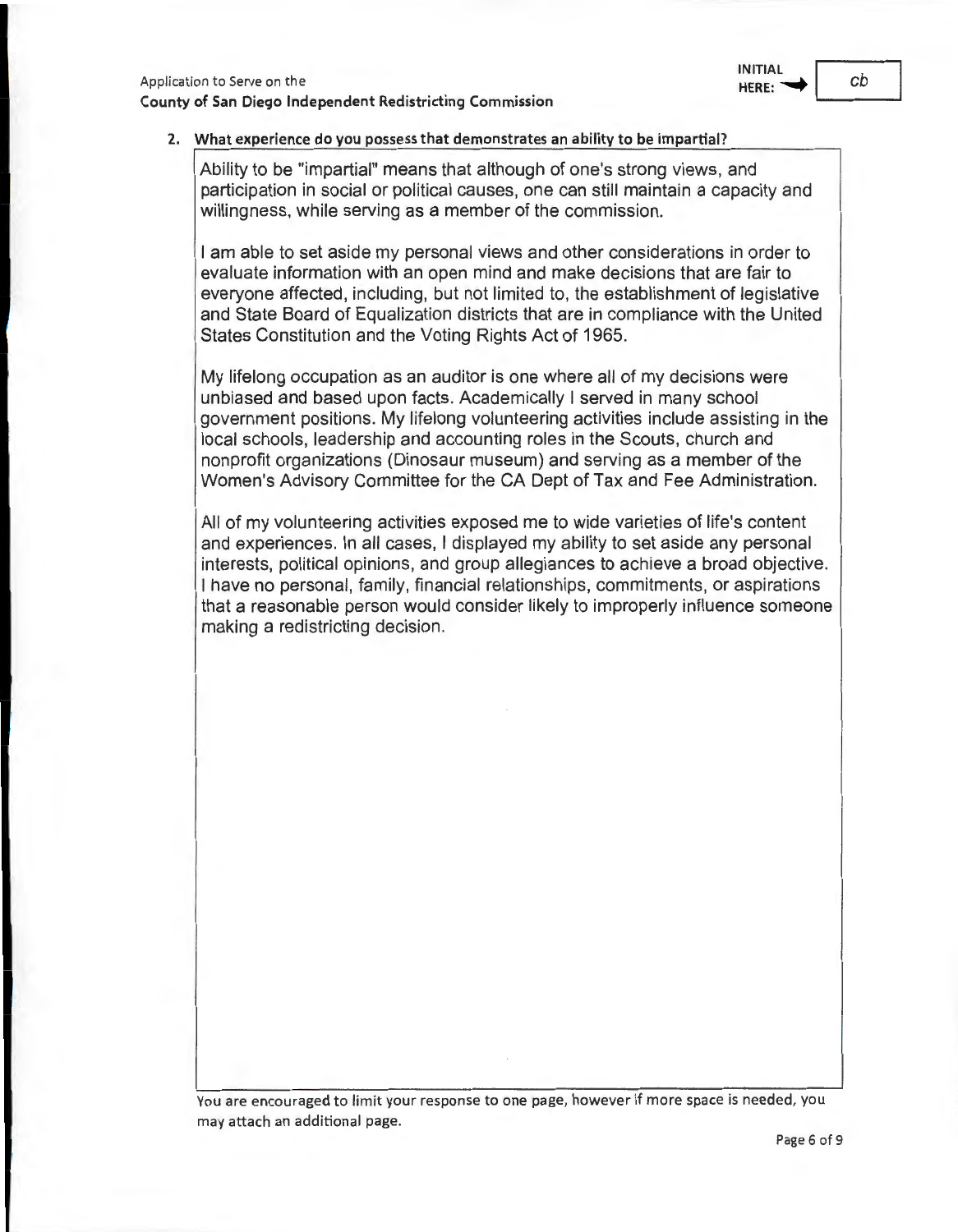

#### **3. What experience do you possess that demonstrates an appreciation for the diverse demographics and geography of the County of San Diego?**

"Appreciation for California's diverse demographics and geography" means all of the following:

-California's population consists of individuals sharing certain demographic characteristics that may reflect their preferences concerning political representation, including, but not limited to, race, ethnicity, gender, sexual orientation, and economic status.

-The people of California reside in many different localities with distinct geographic characteristics that may reflect the preferences of the residents concerning their political representation.

-California benefits by having effective participation in the electoral process by persons of all demographic characteristics and residing in all geographic locations.

My occupation as an auditor exposed me to a wide variety of employers in the State of California and their employees. My participation in the State Women's Advisory Committee for 6 years gave me a good taste of a variety of viewpoints. Growing up as the daughter of a Navy Chief and moving every few years exposed me to a variety of people throughout the United States both as a minority and majority. Volunteering gave me a perspective of individual commitment not based upon personal gain. Personal travel during my 20's throughout Europe opened my eyes to different perspectives in different countries. My diverse background gave me the life perspective of realizing and accepting a wide variety of viewpoints and beliefs and allowed me to understand and accept those varieties.

You are encouraged to limit your response to one page, however if more space is needed, you may attach an additional page.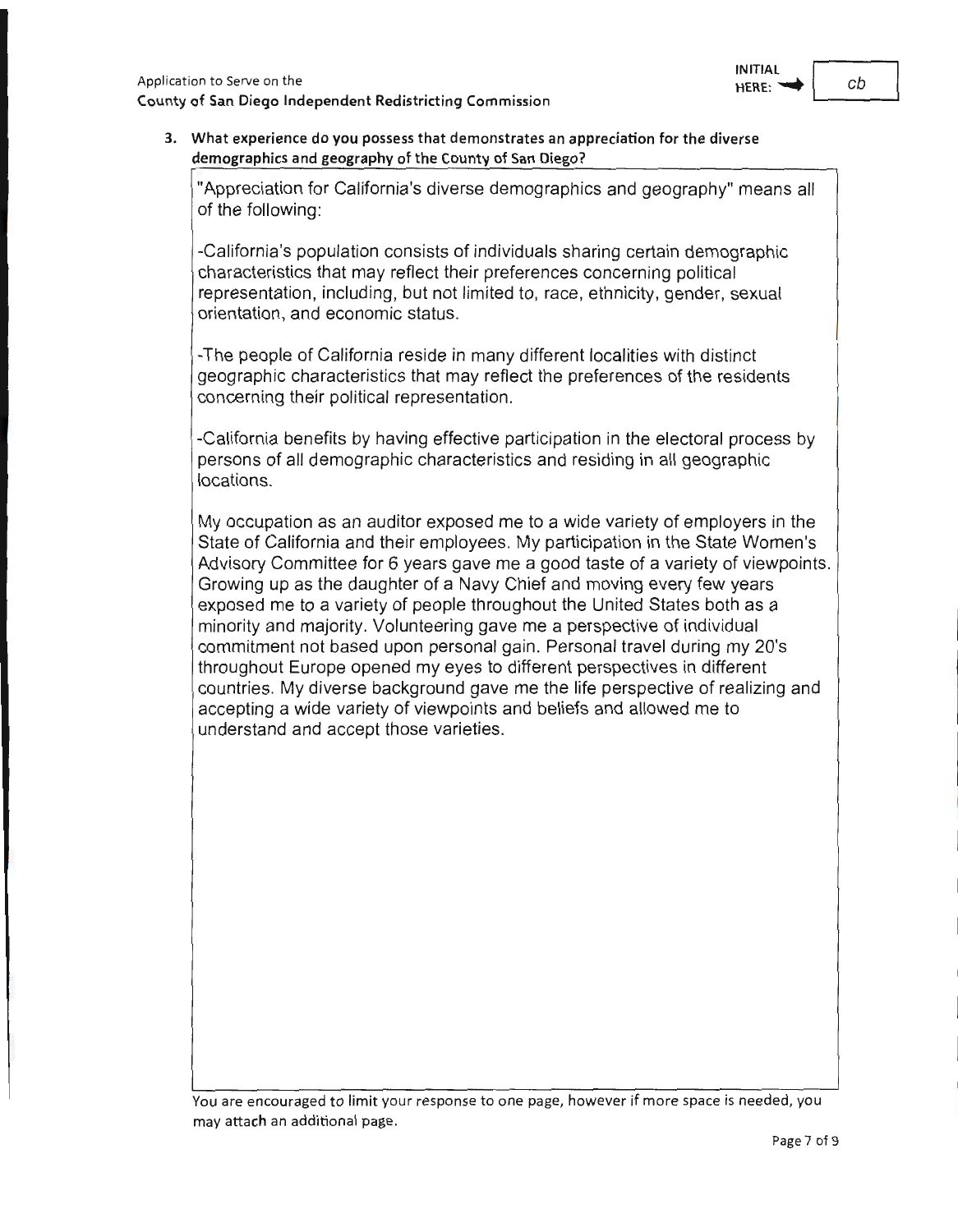#### **E. Demographic Information**

Providing this information is optional. You may select "decline to state" for each answer. Elections Code section  $21550(g)(2)$  requires six of the 14 appointees, in addition to meeting minimum requirements, be chosen in a way that ensures the Commission reflects the County's diversity, including racial, ethnic, geographic, and gender diversity. However, formulas or specific ratios shall not be applied for this purpose.

- **1. Please describe your ethnic origin.** Mark one or more boxes.
	- $\Box$  BLACK/AFRICAN AMERICAN: All persons having origins in any of the original Black racial groups of Africa.
	- 0 HISPANIC/LATINO: All persons of Mexican, Puerto Rican, Cuban, Central or South American, or other Spanish culture or origin, regardless of race.
	- $\Box$  ASIAN: All persons having origins in any of the original peoples of the Far East, Southeast Asia, or the Indian subcontinent including, for example, Cambodia, China, India, Japan, Korea, Malaysia, Pakistan, the Philippine Islands, Thailand, and Vietnam.
	- $\Box$  NATIVE HAWAIIAN/OTHER PACIFIC ISLANDER: All persons having origins in any of the original peoples of Hawaii, Guam, Samoa, or other Pacific Islands.
	- $\Box$  AMERICAN INDIAN/ALASKA NATIVE: All persons having origins in any of the original peoples of North and South America (including Central America), and who maintain cultural affiliation or community recognition.
	- 00 WHITE (not of Hispanic Origin): All persons having origins in any of the original peoples of Europe, North Africa, or the Middle East.
	- 0 Prefer to Self-Describe: \_\_\_\_\_\_\_\_\_\_\_\_\_\_ \_
	- $\Box$  Decline to state
- **2.** What is your date of birth? **0 All Access 2. Construction** Decline to state

- **3. Select the gender you identify as:** 
	- IXl Female
	- 0 Male
	- D Non-binary
	- $\Box$  Decline to state